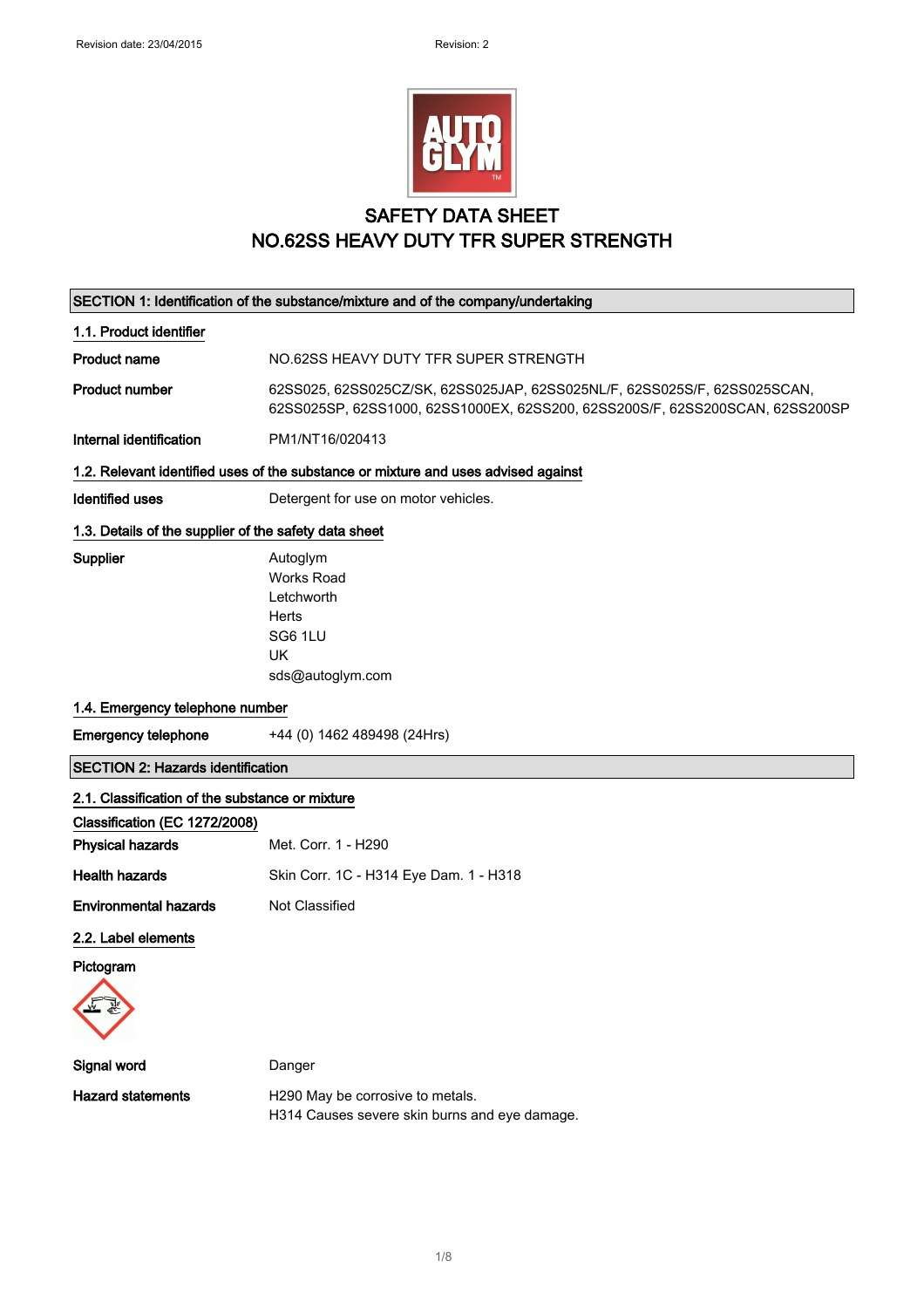| <b>Precautionary statements</b> | P260 Do not breathe vapour/ spray.<br>P280 Wear protective gloves/ protective clothing/ eye protection/ face protection.<br>P301+P330+P331 IF SWALLOWED: Rinse mouth. Do NOT induce vomiting.<br>P303+P361+P353 IF ON SKIN (or hair): Take off immediately all contaminated clothing.<br>Rinse skin with water/ shower.<br>P305+P351+P338 IF IN EYES: Rinse cautiously with water for several minutes. Remove<br>contact lenses, if present and easy to do. Continue rinsing.<br>P310 Immediately call a POISON CENTER/ doctor. |
|---------------------------------|---------------------------------------------------------------------------------------------------------------------------------------------------------------------------------------------------------------------------------------------------------------------------------------------------------------------------------------------------------------------------------------------------------------------------------------------------------------------------------------------------------------------------------|
| Contains                        | Sodium Hydroxide, 1-Propanaminium, 3-amino-N-(carboxymethyl)-N,N-dimethyl-, N-coco acyl<br>derivs., hydroxides, inner salts, Alcohols, C6-12, ethoxylated, Disodium Metasilicate<br>Pentahydrate                                                                                                                                                                                                                                                                                                                                |
| Detergent labelling             | < 5% amphoteric surfactants, < 5% non-ionic surfactants, perfumes                                                                                                                                                                                                                                                                                                                                                                                                                                                               |
| statements                      | <b>Supplementary precautionary</b> P501 Dispose of contents/ container in accordance with national regulations.                                                                                                                                                                                                                                                                                                                                                                                                                 |

#### 2.3. Other hazards

SECTION 3: Composition/information on ingredients

| 3.2. Mixtures                                                                                              |                      |                                                      |          |
|------------------------------------------------------------------------------------------------------------|----------------------|------------------------------------------------------|----------|
| Sodium Hydroxide                                                                                           |                      |                                                      | $1 - 5%$ |
| CAS number: 1310-73-2                                                                                      | EC number: 215-185-5 | REACH registration number: 01-<br>2119457892-27-XXXX |          |
| Classification                                                                                             |                      | Classification (67/548/EEC or 1999/45/EC)            |          |
| Skin Corr. 1A - H314                                                                                       | C;R35                |                                                      |          |
| Eye Dam. 1 - H318                                                                                          |                      |                                                      |          |
| 1-Propanaminium, 3-amino-N-(carboxymethyl)-N,N-dimethyl-<br>, N-coco acyl derivs., hydroxides, inner salts |                      | $1 - 5%$                                             |          |
| $CAS$ number: $-$                                                                                          | EC number: 931-296-8 | REACH registration number: 01-<br>2119488533-30-XXXX |          |
| Classification                                                                                             |                      |                                                      |          |
| Eye Dam. 1 - H318                                                                                          |                      |                                                      |          |
| Aquatic Chronic 3 - H412                                                                                   |                      |                                                      |          |
| Alcohols, C6-12, ethoxylated                                                                               |                      |                                                      | $1 - 5%$ |
| CAS number: 68439-45-2                                                                                     |                      |                                                      |          |
| Classification                                                                                             |                      | Classification (67/548/EEC or 1999/45/EC)            |          |
| Acute Tox. 4 - H302                                                                                        | Xn;R22. Xi;R41.      |                                                      |          |
| Eye Dam. 1 - H318                                                                                          |                      |                                                      |          |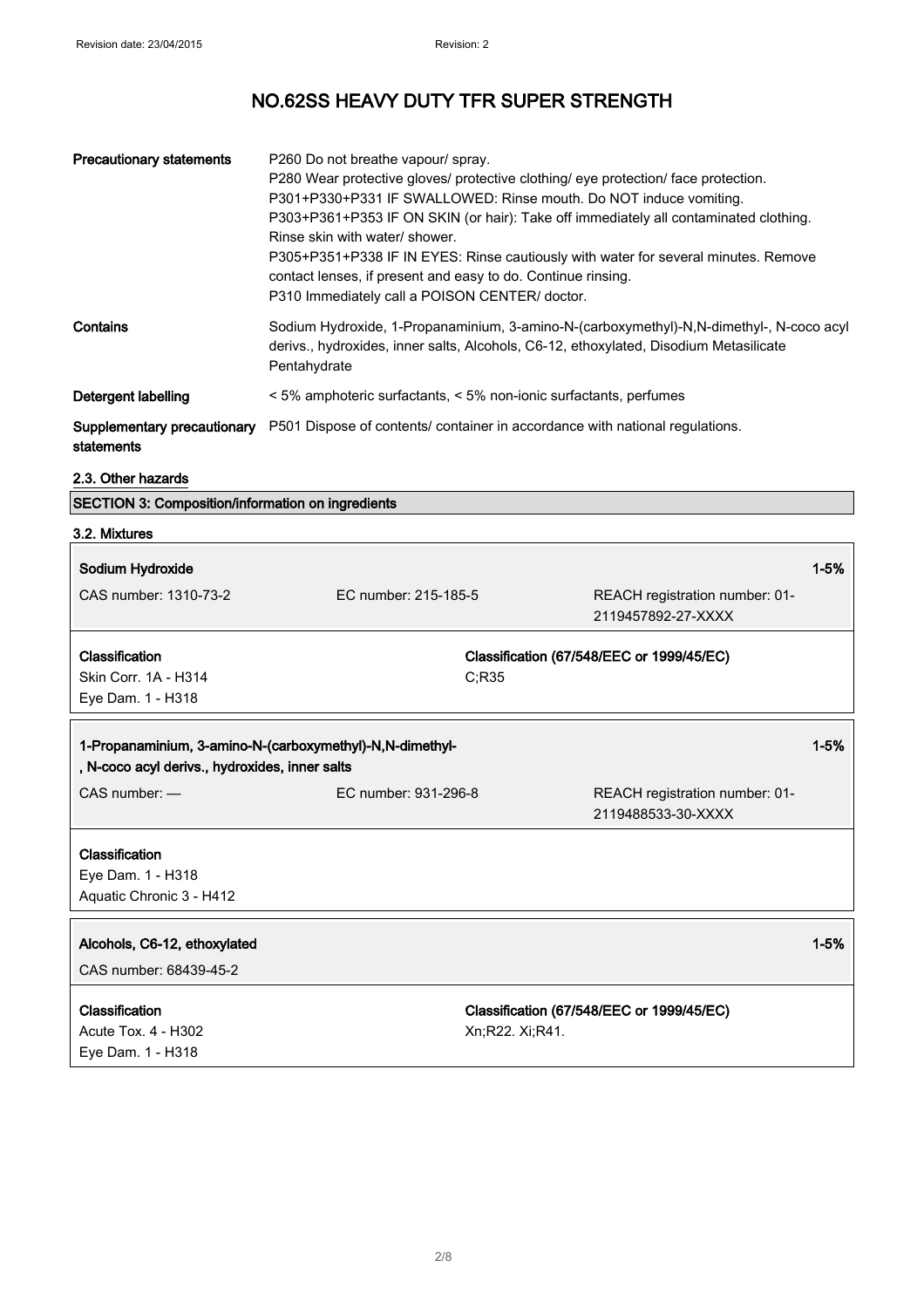| Disodium Metasilicate Pentahydrate                                                     |                                                                                                                                                                                                                            | $1 - 5%$                                             |
|----------------------------------------------------------------------------------------|----------------------------------------------------------------------------------------------------------------------------------------------------------------------------------------------------------------------------|------------------------------------------------------|
| CAS number: 6834-92-0                                                                  | EC number: 229-912-9                                                                                                                                                                                                       | REACH registration number: 01-<br>2119449811-37-XXXX |
| Classification<br>Skin Corr. 1B - H314<br>Eye Dam. 1 - H318<br><b>STOT SE 3 - H335</b> |                                                                                                                                                                                                                            |                                                      |
|                                                                                        | The Full Text for all R-Phrases and Hazard Statements are Displayed in Section 16.                                                                                                                                         |                                                      |
| <b>SECTION 4: First aid measures</b>                                                   |                                                                                                                                                                                                                            |                                                      |
| 4.1. Description of first aid measures                                                 |                                                                                                                                                                                                                            |                                                      |
| Inhalation                                                                             | Move affected person to fresh air and keep warm and at rest in a position comfortable for<br>breathing.                                                                                                                    |                                                      |
| Ingestion                                                                              | IF SWALLOWED: Do not induce vomiting. Rinse mouth thoroughly with water. Give plenty of<br>water to drink. Get medical attention.                                                                                          |                                                      |
| Skin contact                                                                           | After contact with skin, take off immediately all contaminated clothing, and wash immediately<br>with plenty of water. Get medical attention if irritation persists after washing.                                         |                                                      |
| Eye contact                                                                            | Rinse immediately with plenty of water. Remove contact lenses, if present and easy to do.<br>Continue rinsing. Continue to rinse for at least 15 minutes and get medical attention.                                        |                                                      |
|                                                                                        | 4.2. Most important symptoms and effects, both acute and delayed                                                                                                                                                           |                                                      |
| <b>Inhalation</b>                                                                      | Corrosive to the respiratory tract. May cause coughing and difficulties in breathing.<br>Congestion of the lungs may occur, producing severe shortness of breath. Coughing, chest<br>tightness, feeling of chest pressure. |                                                      |
| Ingestion                                                                              | Causes burns. Burning sensation in mouth. Ingestion may cause severe irritation of the<br>mouth, the oesophagus and the gastrointestinal tract.                                                                            |                                                      |
| <b>Skin contact</b>                                                                    | This product is corrosive. Severe skin irritation.                                                                                                                                                                         |                                                      |
| Eye contact                                                                            | This product is corrosive. May cause chemical eye burns. May cause serious eye damage.<br>Profuse watering of the eyes.                                                                                                    |                                                      |
|                                                                                        | 4.3. Indication of any immediate medical attention and special treatment needed                                                                                                                                            |                                                      |
| <b>SECTION 5: Firefighting measures</b>                                                |                                                                                                                                                                                                                            |                                                      |
| 5.1. Extinguishing media                                                               |                                                                                                                                                                                                                            |                                                      |
| Suitable extinguishing media                                                           | Use fire-extinguishing media suitable for the surrounding fire.                                                                                                                                                            |                                                      |
| Unsuitable extinguishing<br>media                                                      | None known.                                                                                                                                                                                                                |                                                      |
| 5.2. Special hazards arising from the substance or mixture                             |                                                                                                                                                                                                                            |                                                      |
| Specific hazards                                                                       | The product is not flammable.                                                                                                                                                                                              |                                                      |
| <b>Hazardous combustion</b><br>products                                                | Thermal decomposition or combustion products may include the following substances:<br>Hydrogen chloride (HCI). Phosgene (COCI2).                                                                                           |                                                      |
| 5.3. Advice for firefighters                                                           |                                                                                                                                                                                                                            |                                                      |

Protective actions during firefighting No specific firefighting precautions known.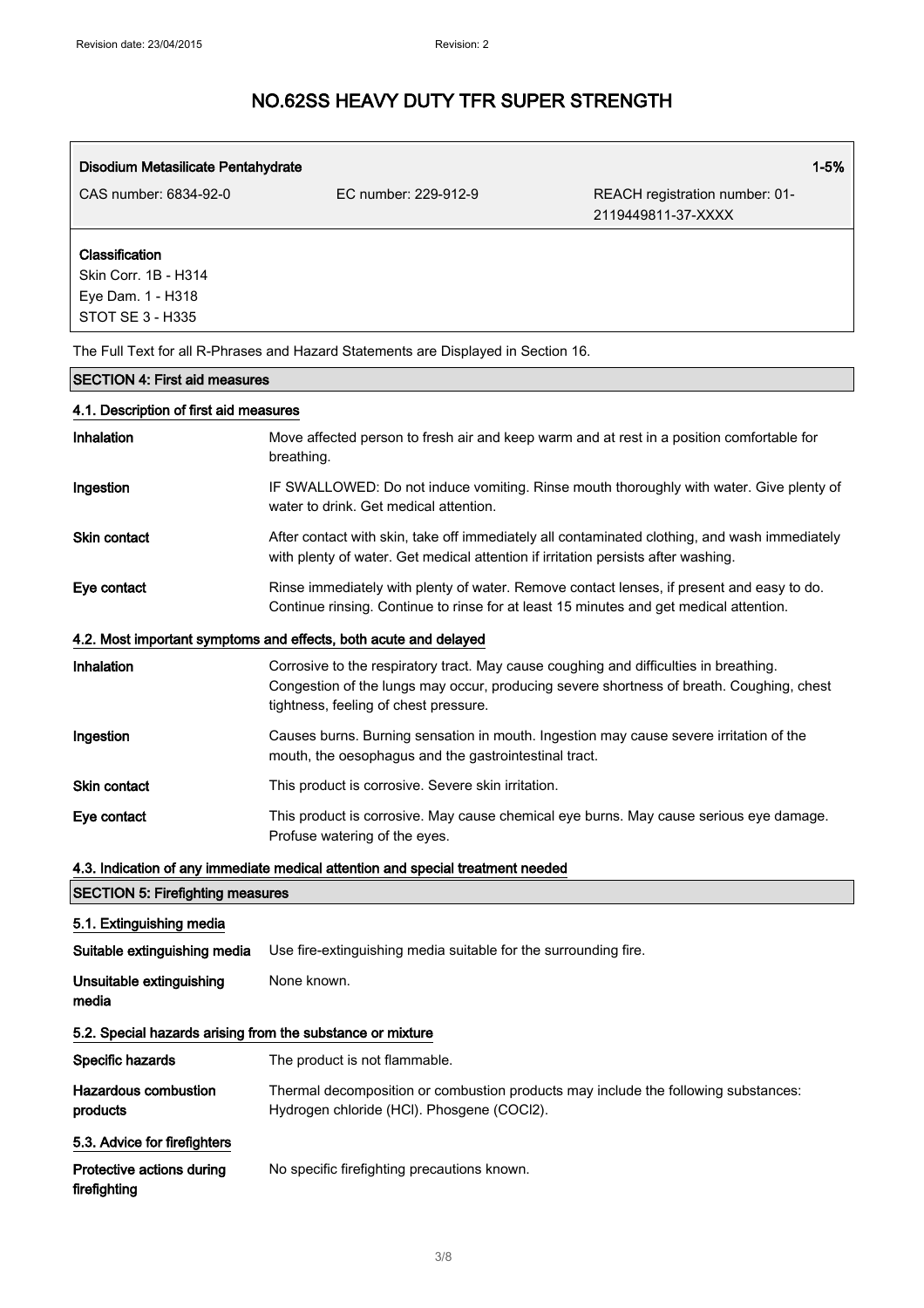Special protective equipment Use protective equipment appropriate for surrounding materials. for firefighters

| <b>SECTION 6: Accidental release measures</b>                                                                                                                                   |                                                                                                                                                                                                                                                   |  |
|---------------------------------------------------------------------------------------------------------------------------------------------------------------------------------|---------------------------------------------------------------------------------------------------------------------------------------------------------------------------------------------------------------------------------------------------|--|
|                                                                                                                                                                                 | 6.1. Personal precautions, protective equipment and emergency procedures                                                                                                                                                                          |  |
| <b>Personal precautions</b>                                                                                                                                                     | Wear protective clothing as described in Section 8 of this safety data sheet.                                                                                                                                                                     |  |
| 6.2. Environmental precautions                                                                                                                                                  |                                                                                                                                                                                                                                                   |  |
| <b>Environmental precautions</b>                                                                                                                                                | The product is not expected to be hazardous to the environment. The product is<br>biodegradable but it must not be discharged into drains without permission from the<br>authorities.                                                             |  |
| 6.3. Methods and material for containment and cleaning up                                                                                                                       |                                                                                                                                                                                                                                                   |  |
| Methods for cleaning up                                                                                                                                                         | Take care as floors and other surfaces may become slippery. Absorb spillage with sand or<br>other inert absorbent. Dispose of waste to licensed waste disposal site in accordance with the<br>requirements of the local Waste Disposal Authority. |  |
| 6.4. Reference to other sections                                                                                                                                                |                                                                                                                                                                                                                                                   |  |
| Reference to other sections                                                                                                                                                     | For personal protection, see Section 8.                                                                                                                                                                                                           |  |
| <b>SECTION 7: Handling and storage</b>                                                                                                                                          |                                                                                                                                                                                                                                                   |  |
| 7.1. Precautions for safe handling                                                                                                                                              |                                                                                                                                                                                                                                                   |  |
| <b>Usage precautions</b>                                                                                                                                                        | Read label before use. For personal protection, see Section 8. Do not breathe mist. Use only<br>in well-ventilated areas.                                                                                                                         |  |
| Advice on general<br>occupational hygiene                                                                                                                                       | Do not eat, drink or smoke when using this product. Provide eyewash station. Wash hands<br>thoroughly after handling.                                                                                                                             |  |
|                                                                                                                                                                                 | 7.2. Conditions for safe storage, including any incompatibilities                                                                                                                                                                                 |  |
| <b>Storage precautions</b>                                                                                                                                                      | Store in a cool and well-ventilated place. Store in a closed container.                                                                                                                                                                           |  |
| Storage class                                                                                                                                                                   | Corrosive storage.                                                                                                                                                                                                                                |  |
| 7.3. Specific end use(s)                                                                                                                                                        |                                                                                                                                                                                                                                                   |  |
| <b>SECTION 8: Exposure Controls/personal protection</b>                                                                                                                         |                                                                                                                                                                                                                                                   |  |
| 8.1. Control parameters<br>Occupational exposure limits<br>Sodium Hydroxide<br>Short-term exposure limit (15-minute): WEL 2 mg/m <sup>3</sup><br>WEL = Workplace Exposure Limit |                                                                                                                                                                                                                                                   |  |
| 8.2. Exposure controls                                                                                                                                                          |                                                                                                                                                                                                                                                   |  |
| Protective equipment                                                                                                                                                            |                                                                                                                                                                                                                                                   |  |
|                                                                                                                                                                                 |                                                                                                                                                                                                                                                   |  |
| Appropriate engineering<br>controls                                                                                                                                             | Provide adequate ventilation.                                                                                                                                                                                                                     |  |
| Eye/face protection                                                                                                                                                             | Wear eye protection.                                                                                                                                                                                                                              |  |
| Hand protection                                                                                                                                                                 | For exposure up to 8 hours, wear gloves made of the following material: Nitrile rubber. The<br>breakthrough time for any glove material may be different for different glove manufacturers.                                                       |  |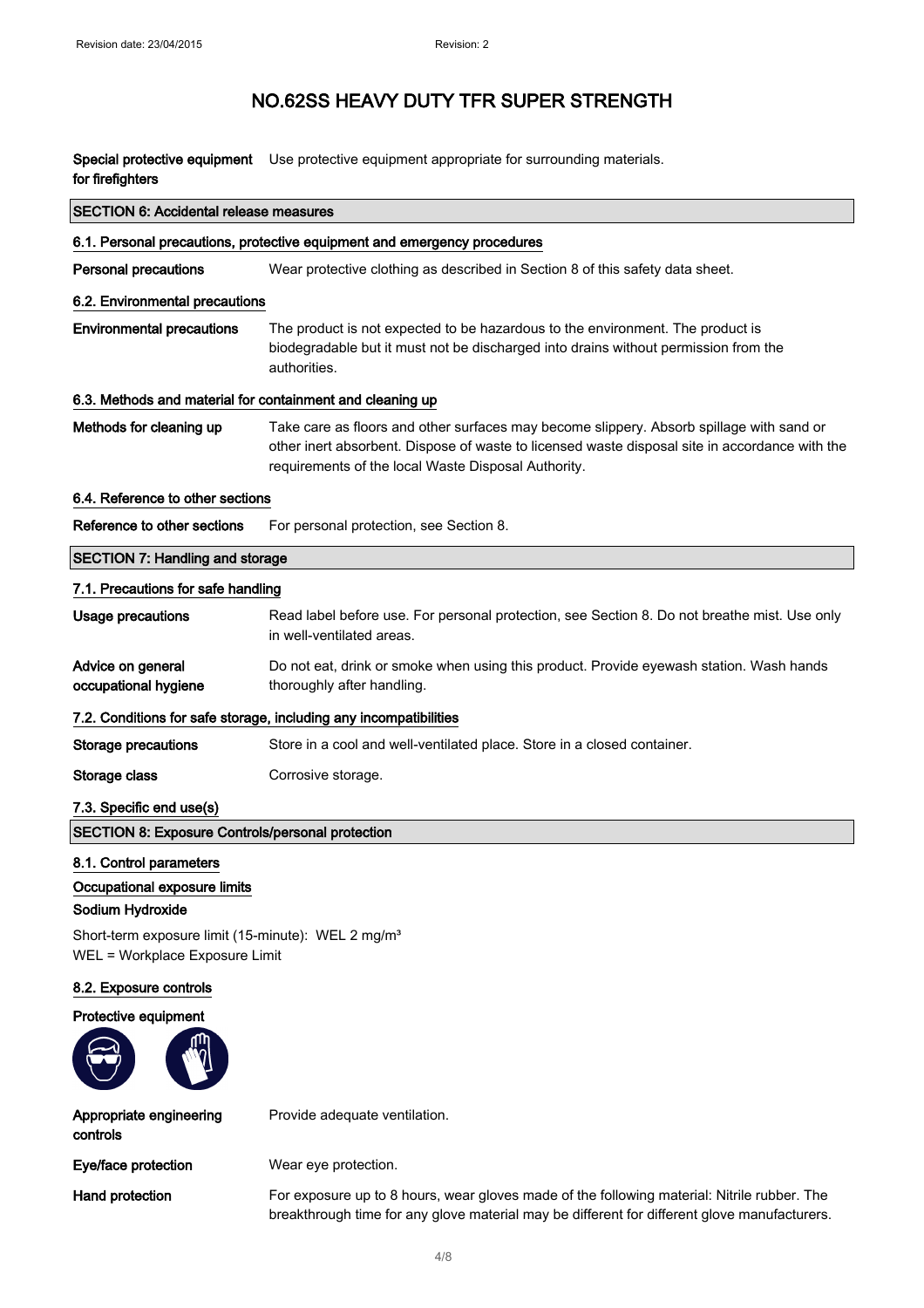| Other skin and body<br>protection                          | Wear protective clothing.                                                                                                               |  |
|------------------------------------------------------------|-----------------------------------------------------------------------------------------------------------------------------------------|--|
| <b>Respiratory protection</b>                              | If ventilation is inadequate, suitable respiratory protection must be worn.                                                             |  |
| <b>SECTION 9: Physical and Chemical Properties</b>         |                                                                                                                                         |  |
| 9.1. Information on basic physical and chemical properties |                                                                                                                                         |  |
| Appearance                                                 | Clear liquid.                                                                                                                           |  |
| Colour                                                     | Red.                                                                                                                                    |  |
| pH                                                         | pH (concentrated solution): 13.48                                                                                                       |  |
| Initial boiling point and range                            | 100 $^{\circ}$ C $\omega$                                                                                                               |  |
| Flash point                                                | Not applicable.                                                                                                                         |  |
| Upper/lower flammability or<br>explosive limits            | Not applicable.                                                                                                                         |  |
| <b>Relative density</b>                                    | ~1.0923                                                                                                                                 |  |
| Solubility(ies)                                            | Completely soluble in water.                                                                                                            |  |
| Auto-ignition temperature                                  | Not applicable.                                                                                                                         |  |
| 9.2. Other information                                     |                                                                                                                                         |  |
| <b>SECTION 10: Stability and reactivity</b>                |                                                                                                                                         |  |
| 10.1. Reactivity                                           |                                                                                                                                         |  |
| Reactivity                                                 | The reactivity data for this product will be typical of those for the following class of materials:<br>Mineral acids. Oxidising agents. |  |
| 10.2. Chemical stability                                   |                                                                                                                                         |  |
| <b>Stability</b>                                           | Stable at normal ambient temperatures and when used as recommended.                                                                     |  |
| 10.3. Possibility of hazardous reactions                   |                                                                                                                                         |  |
| Possibility of hazardous<br>reactions                      | The following materials may react with the product: Strong acids.                                                                       |  |
| 10.4. Conditions to avoid                                  |                                                                                                                                         |  |
| Conditions to avoid                                        | Avoid heat.                                                                                                                             |  |
| 10.5. Incompatible materials                               |                                                                                                                                         |  |
| Materials to avoid                                         | Avoid contact with the following materials: Strong alkalis. Strong oxidising agents.                                                    |  |
| 10.6. Hazardous decomposition products                     |                                                                                                                                         |  |
| Hazardous decomposition<br>products                        | Thermal decomposition or combustion products may include the following substances:<br>Hydrogen chloride (HCI). Phosgene (COCI2).        |  |
| <b>SECTION 11: Toxicological information</b>               |                                                                                                                                         |  |
| 11.1. Information on toxicological effects                 |                                                                                                                                         |  |
| Acute toxicity - oral<br>ATE oral (mg/kg)                  | 21,052.63                                                                                                                               |  |
| Skin corrosion/irritation<br>Human skin model test         | Corrosive to skin.                                                                                                                      |  |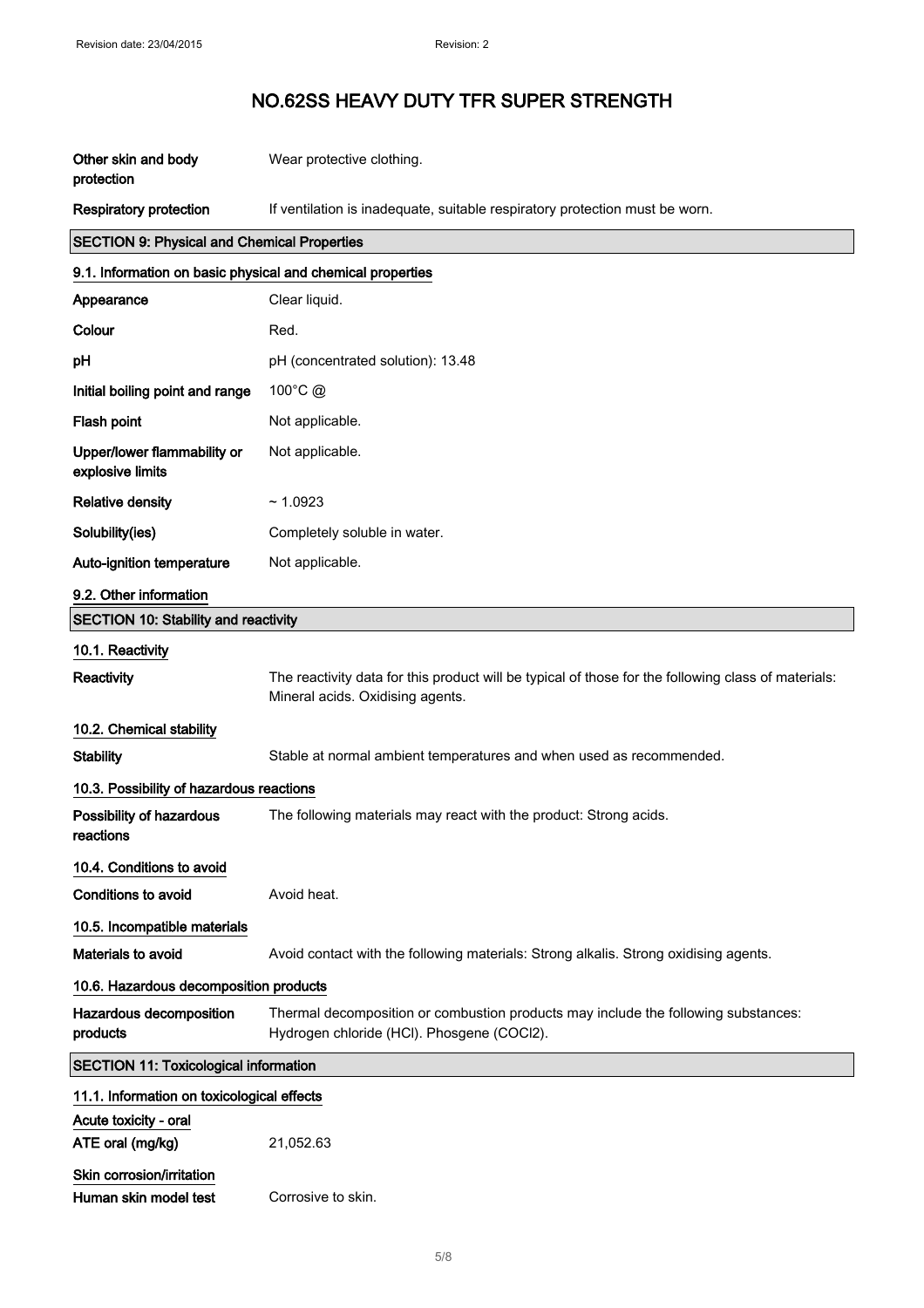| Serious eye damage/irritation              |                                                                                  |  |
|--------------------------------------------|----------------------------------------------------------------------------------|--|
| Serious eye damage/irritation              | Corrosivity to eyes is assumed.                                                  |  |
| <b>SECTION 12: Ecological Information</b>  |                                                                                  |  |
| 12.1. Toxicity                             |                                                                                  |  |
| <b>Toxicity</b>                            | The product is not expected to be hazardous to the environment.                  |  |
| 12.2. Persistence and degradability        |                                                                                  |  |
|                                            | Persistence and degradability The product is readily biodegradable.              |  |
| Phototransformation                        | Not known.                                                                       |  |
| Stability (hydrolysis)                     | Not known.                                                                       |  |
| Biodegradation                             | Expected to be readily biodegradable.                                            |  |
| Biological oxygen demand                   | Not determined.                                                                  |  |
| Chemical oxygen demand                     | Not determined.                                                                  |  |
| 12.3. Bioaccumulative potential            |                                                                                  |  |
| 12.4. Mobility in soil                     |                                                                                  |  |
| 12.5. Results of PBT and vPvB assessment   |                                                                                  |  |
| 12.6. Other adverse effects                |                                                                                  |  |
| <b>SECTION 13: Disposal considerations</b> |                                                                                  |  |
| 13.1. Waste treatment methods              |                                                                                  |  |
| Disposal methods                           | Dispose of waste product or used containers in accordance with local regulations |  |
| <b>SECTION 14: Transport information</b>   |                                                                                  |  |
| 14.1. UN number                            |                                                                                  |  |
|                                            |                                                                                  |  |
| UN No. (ADR/RID)                           | 1760                                                                             |  |
| UN No. (IMDG)                              | 1760                                                                             |  |
| UN No. (ICAO)                              | 1760                                                                             |  |
| UN No. (ADN)                               | 1760                                                                             |  |
| 14.2. UN proper shipping name              |                                                                                  |  |
| Proper shipping name<br>(ADR/RID)          | CORROSIVE LIQUID, N.O.S. (Sodium Hydroxide)                                      |  |
|                                            | Proper shipping name (IMDG) CORROSIVE LIQUID, N.O.S. (Sodium Hydroxide)          |  |
|                                            | Proper shipping name (ICAO) CORROSIVE LIQUID, N.O.S. (Sodium Hydroxide)          |  |
| Proper shipping name (ADN)                 | CORROSIVE LIQUID, N.O.S. (Sodium Hydroxide)                                      |  |
| 14.3. Transport hazard class(es)           |                                                                                  |  |
| <b>ADR/RID class</b>                       | 8                                                                                |  |
| <b>ADR/RID classification code</b>         | C <sub>9</sub>                                                                   |  |
| <b>ADR/RID label</b>                       | 8                                                                                |  |
| <b>IMDG class</b>                          | 8                                                                                |  |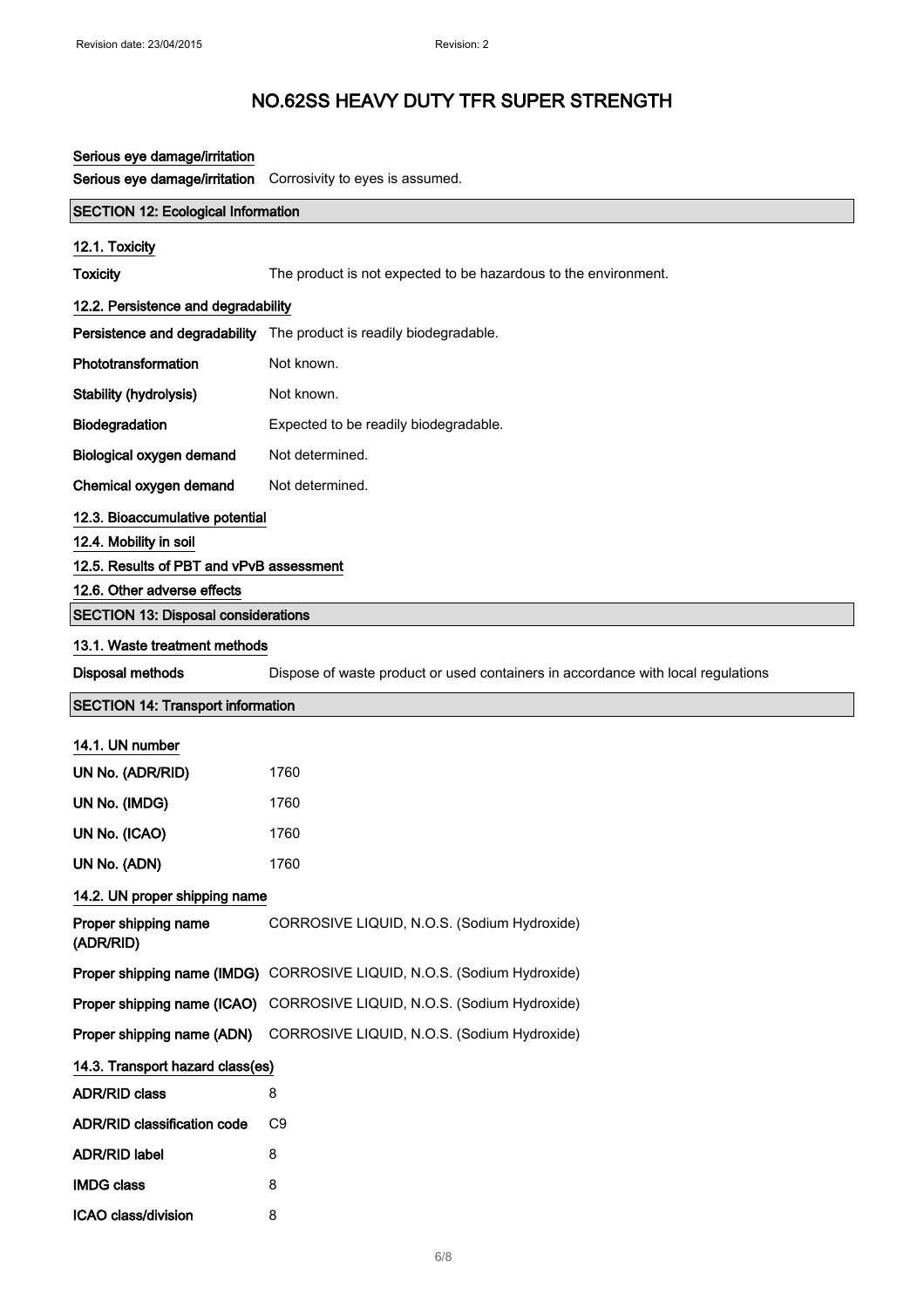| <b>ADN</b> class                                                                           | 8                                                                        |  |
|--------------------------------------------------------------------------------------------|--------------------------------------------------------------------------|--|
| <b>Transport labels</b>                                                                    |                                                                          |  |
|                                                                                            |                                                                          |  |
| 14.4. Packing group                                                                        |                                                                          |  |
| ADR/RID packing group                                                                      | III                                                                      |  |
| <b>IMDG packing group</b>                                                                  | III                                                                      |  |
| ADN packing group                                                                          | III                                                                      |  |
| ICAO packing group                                                                         | III                                                                      |  |
| 14.5. Environmental hazards                                                                |                                                                          |  |
| Environmentally hazardous substance/marine pollutant<br>No.                                |                                                                          |  |
| 14.6. Special precautions for user                                                         |                                                                          |  |
| <b>IMDG Code segregation</b><br>group                                                      | 18. Alkalis                                                              |  |
| <b>EmS</b>                                                                                 | F-A, S-B                                                                 |  |
| ADR transport category                                                                     | 3                                                                        |  |
| <b>Emergency Action Code</b>                                                               | 2X                                                                       |  |
| <b>Hazard Identification Number</b><br>(ADR/RID)                                           | 80                                                                       |  |
| <b>Tunnel restriction code</b>                                                             | (E)                                                                      |  |
|                                                                                            | 14.7. Transport in bulk according to Annex II of MARPOL and the IBC Code |  |
| Transport in bulk according to Not applicable.<br>$\sim$ II $\sim$ Coloration $\sim$ 70.70 |                                                                          |  |

Annex II of MARPOL 73/78 and the IBC Code

#### SECTION 15: Regulatory information

#### 15.1. Safety, health and environmental regulations/legislation specific for the substance or mixture

| EU legislation | Regulation (EC) No 1272/2008 of the European Parliament and of the Council of 16        |
|----------------|-----------------------------------------------------------------------------------------|
|                | December 2008 on classification, labelling and packaging of substances and mixtures (as |
|                | amended).                                                                               |
|                | Regulation (EC) No 648/2004 of the European Parliament and of the Council of 31 March   |
|                | 2004 on detergents (as amended).                                                        |
|                |                                                                                         |

#### 15.2. Chemical safety assessment

| <b>SECTION 16: Other information</b> |            |
|--------------------------------------|------------|
| <b>Revision date</b>                 | 23/04/2015 |
| <b>Revision</b>                      |            |
| <b>SDS number</b>                    | 20898      |